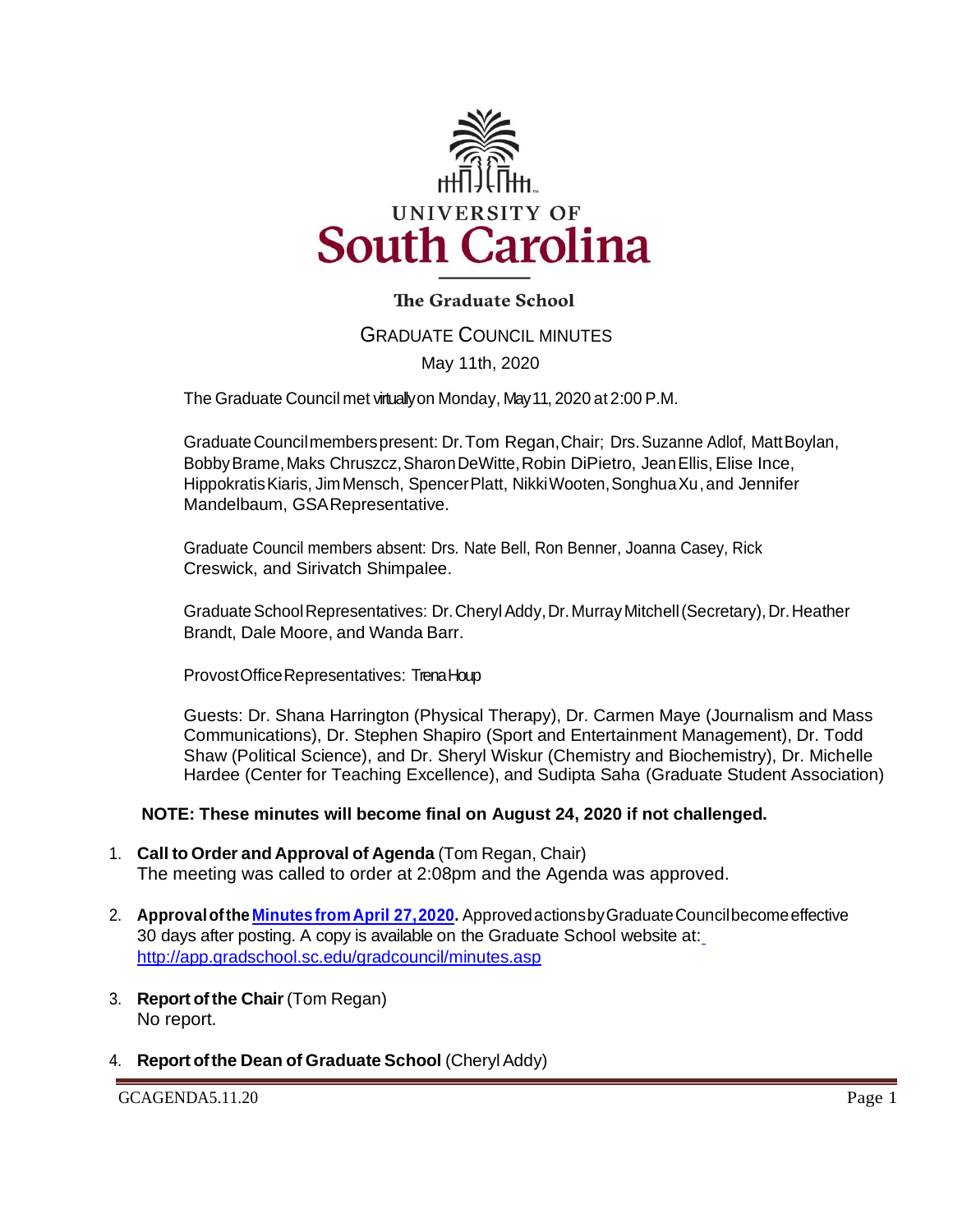Dr. Addy reported that she has been heavily involved with our campus future planning group process and dealing with the hiring freeze. She is reviewing every hiring transaction for hourly graduate students and for faculty, and a few other things along the way. We have all heard the announcement that we will be returning to campus in the fall in a much-blended format.

An almost finalized communication will go out to the Deans this week that will basically say this is what you are working with. It will provide a complete list of classes and the section levels. It will list the schedule, list the parameters, and advise that they change as needed to accommodate what needs to be on-line and what can be blended. They are trying to give guidance regarding social distancing, and they are trying to figure out if they can make wearing mask a requirement or not. There are lot questions and decisions right now, but it is moving rapidly. The recommendation at this point is that the official schedule not be changed regarding start and ending dates, but there will be some changes on the day-to-day schedule to maximize safety to hopefully get through the semester in as healthy a manner as possible for students and for faculty/staff.

Dr. Addy is very pleased that our enrollment for continuing graduate students is actually looking very good right now. It is a little higher right now than it was this time last year. Being registered does not mean paying tuition and showing up. Whatever you have been doing in your departments and programs, please continue to do so to encourage your students to return.

She has approved a message that will go out from ISS and Global Carolina. They are asking that everyone to encourage our international graduate students to try to get their visas for this fall. Most countries do not have a travel ban right now. We understand the visa approval appointments will be a slower process. We will be as flexible as possible to work with international students who might arrive a week or two after the fall semester start date due to visa issues.

There has been more transparency and communication over these past weeks than there has been in quite some time on this campus. There will be no campus classes with more than 100 students. Any classes larger than 100 must be taught on-line. There will be guidance. Some classes will meet on campus and some will be offered on-line in an attempt to maintain as much social distancing as possible. The reality is that the schedule will be rebuilt; and in many cases, students may have to possibly be re-advised and re-register if their previous schedule no longer works.

Any student or employee who does not feel comfortable coming back to campus will not be penalized for not doing so. The idea is to maintain some level of remote working. They are working on safety standards, and they will be providing PPE where needed. The effectiveness depends on compliance.

## 5. **Report of the Secretary of the Graduate Council** (Murray Mitchell)

Dr. Mitchell advised that there are several members rotating off of the Council with this as their final meeting of the academic year. We generally acknowledge the departure with our thanks and a token of appreciation. Unfortunately, the token will have to wait for our return to campus, but, our thanks to:

Bobby Brame

GCAGENDA5.11.20 Page 2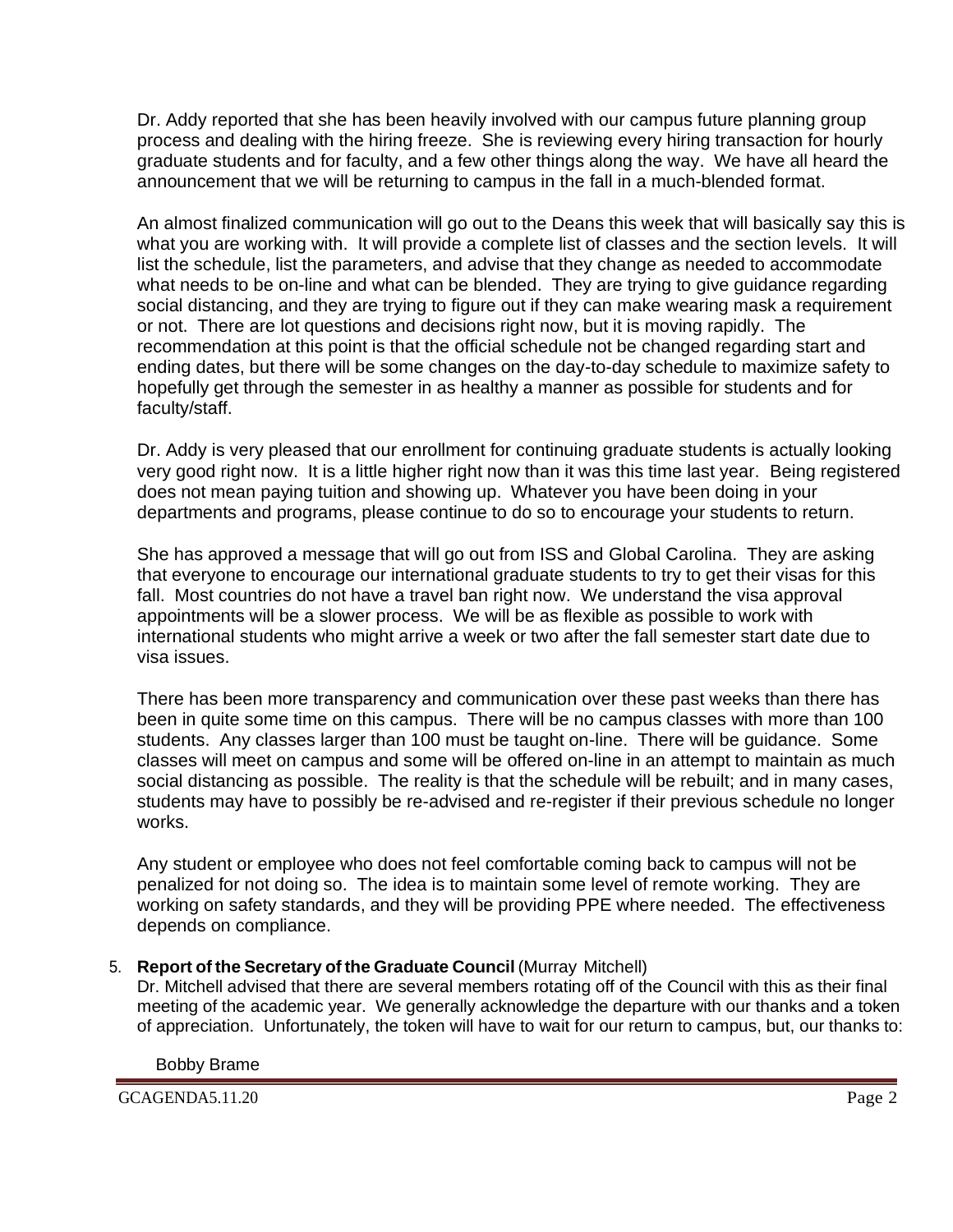Maksymilian Chruszcz Rick Creswick Jean Ellis Tom Regan Sirivatch Shimpalee Jennifer Mandelbaum, GSA representative

As we make the transition from academic year 2019-20, to 2020-21, there are four related items for your consideration—three of these items require a vote of the council members. The first item is simply that today will be our final meeting under the leadership of our Chair, Tom Regan. Our Vice Chair, Jim Mensch, will rotate into these duties as of our first meeting in August. As Jim vacates the Vice Chair position, we need to fill that position and that brings us to the second item that requires your action. We have a nominee for the vice chair position: Dr. Nikki Wooten of Social Work. For your information, here are the related duties:

- 1. If the Chair is absent from a Council meeting, the vice chair steps in to run the meeting (with assistance from me).
- 2. The vice chair serves as chair of the Academic Policy and Practices Committee—this group meets only to consider editorial and/or change proposals to graduate policies and practices; the 'load' on this committee is unpredictable. He provides support, and meetings, if needed, are called at the convenience of committee members.
- 3. The vice chair serves in this position for one year and then rotates into the position of chair of the Graduate Council in the second year.

There were no additional nominees for vice chair.

#### *This nominee was unanimously approved by Graduate Council*

The third item of business is a procedural question. The Faculty Manual does not address membership criteria for the Graduate Council. The Graduate Council Manual does stipulate that membership is limited to one representative per department. As a general rule, we have been attentive to this stipulation. Over the past few years, acquiring broad representation of graduate faculty who are willing and able to participate and contribute to the Graduate Council, has become a larger challenge. He is asking because he has a qualified nominee to present momentarily who is in a separate program within a large and relatively diverse department. To that end, he would ask for your discussion and then consideration of allowing representation from two different programs within the same department. Part of that discussion would be to consider denying this request, making an exception for this election, or amending the requirement to programs rather than to departments as a more permanent change.

A motion and a second was made and approved to amend the general rule to have two members of the same department represent on the Graduate Council for the academic year of 2020-2021. This amendment to the general rule will be revisited later.

As mentioned earlier, we have 6 faculty openings and a Graduate Student Association position to fill. He has confirmed eligibility and availability of these nominees. Nominees are invited but not required to attend this meeting. A vote is required to affirm membership on the Graduate Council. Nominees are: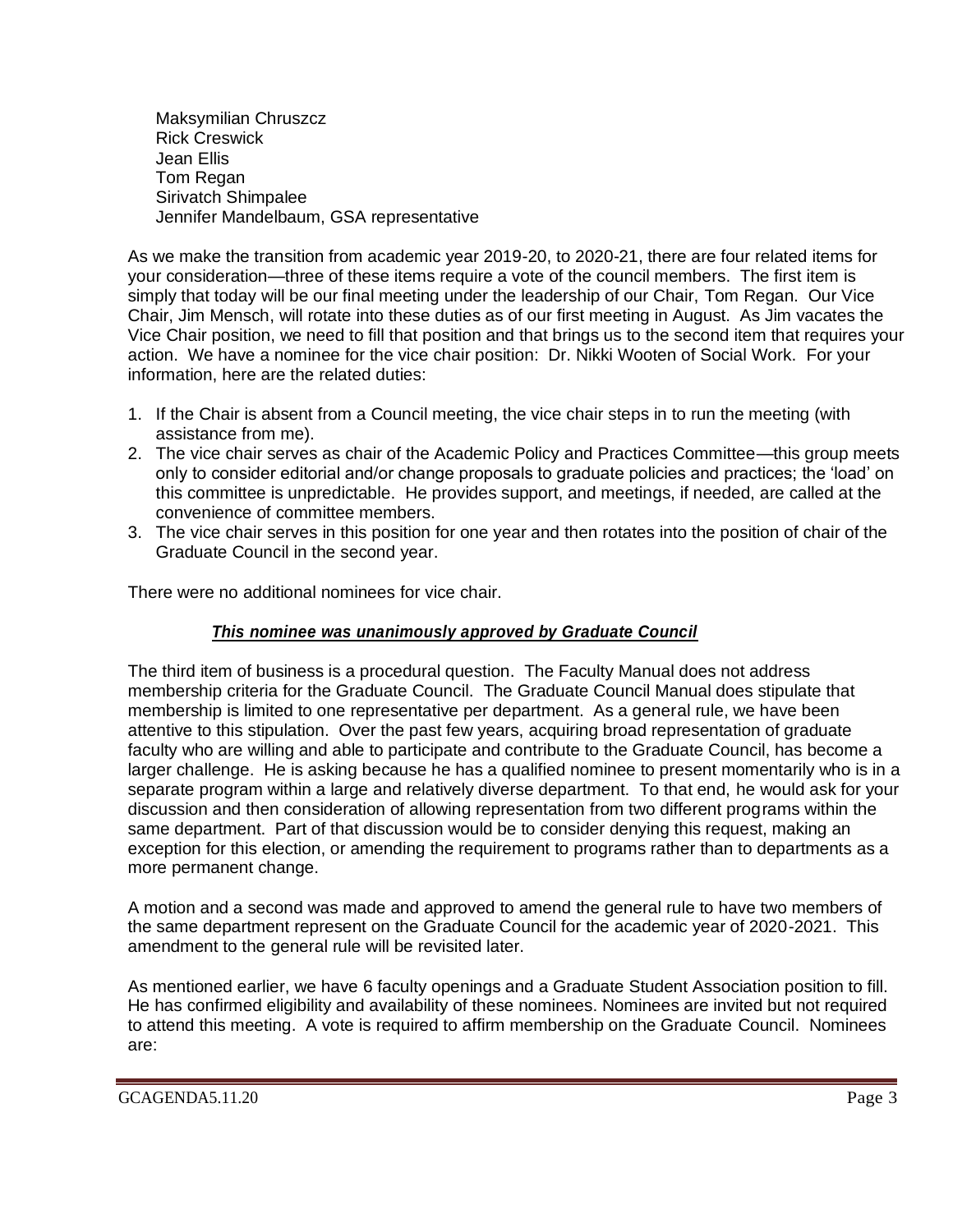- 1. Shana Harrington Physical Therapy
- 2. Carmen Maye Journalism and Mass Communications
- 3. Stephen Shapiro Sport and Entertainment Management
- 4. Todd Shaw Political Science
- 5. Sheryl Wiskur Chemistry and Biochemistry
- 6. TBA He is still seeking a qualified candidate for this final position.

Sudipta Saha – Graduate Student Association (already elected by that body).

## *These nominations were unanimously approved by Graduate Council*

Finally, we will need representation on various committees for next academic year, too. The chair of each committee must be a Graduate Council member, but, additional committee members do not have to be Graduate Council members. If you have a desire to serve on one of these committees, please let him know; or, if you know other graduate faculty in your program who may be interested in serving, if you will identify them for him, he will happily reach out to them with more details on the committee(s) and an invitation to serve. For your information, the five standing committees are:

- 1. Humanities, Social Sciences, Education and Related Professional Programs Committee
- 2. Science, Math and Related Professional Programs Committee
- 3. Academic Policy and Practices Committee
- 4. Grievances, Appeals and Petitions Committee
- 5. Fellowships and Scholarships Committee

## 6. **Report on Professional Development** (Heather Brandt)

Dr. Brandt thanked the Graduate Council members for their continued support while she served as the Associate Dean of the Graduate School over the last four academic years. Currently, she and Dr. Addy are still working through the transition of some of her various roles and responsibilities. If you have any questions after Friday, May 15th, that you would normally address to her, please direct them to [gradapp@mailbox.sc.edu](mailto:gradapp@mailbox.sc.edu). This email address is checked multiple times per day; so, your email will get forwarded to the appropriate person for assistance. She is maintaining her faculty appointment into July while she wraps up some of her research projects. Some projects will end while others will be taken on by colleagues to ably lead forward.

7. **Report of the Graduate Student Association Representative** (Jennifer Mandelbaum) Jennifer thanked the Graduate Council for the time she spent with the them. This is her last meeting and she introduced her replacement, Sudipta Saha, to the members of the Council. She suggested that the graduate students be given a contact person in the Graduate School to consult if they are being forced to return to campus when they are uncomfortable doing so. In some instances, the student's supervisor is also their academic advisor and can make the students feel pressured into returning to campus for their GA/TA responsibilities.

Dr. Mitchell suggested that the best place to begin would be with Mr. Dale Moore who serves as our ombudsman.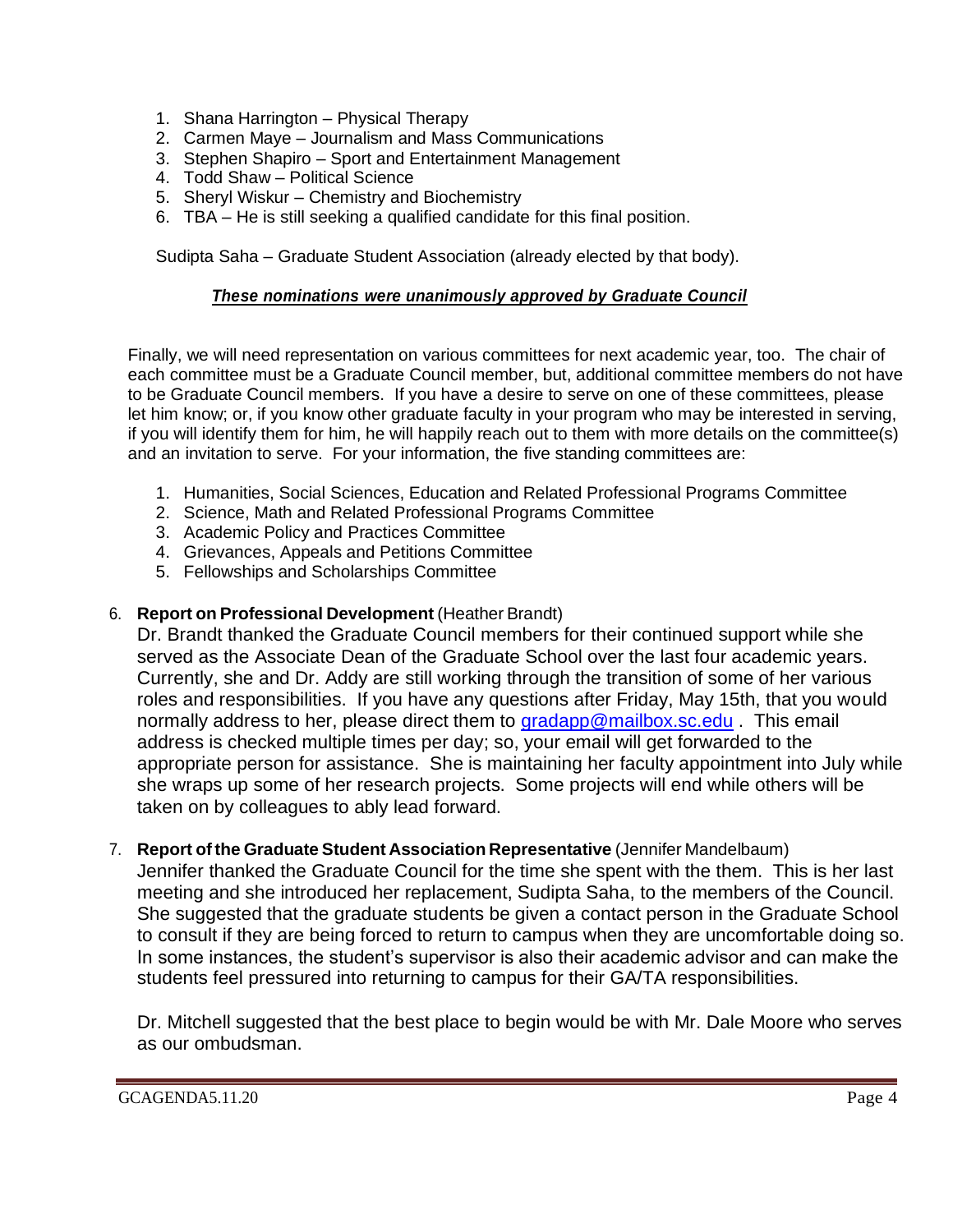Jennifer completed her report by suggesting that the GSA is still working on the year-end report which will be shared with the Graduate Council and other University administrators upon completion.

- 8. **Report of the Academic Policy and Practices Committee** (Jim Mensch) No report.
- **9. Reportofthe500/600LevelCourses,DistributedLearningandSpecialTopicsCourses** (Murray Mitchell)

This report is presented to Council for informational purposes only; no action is necessary.

#### **500/600 Courses for May 2020 Grad Council**

(CCP = Course Change Proposal; NCP=New Course Proposal; STC=Special Topics Course)

None at this time

### **Distributed Learning Proposals**

None at this time

### **Special Topics Course Proposals**

These proposals will now go directly to the Registrar for scheduling.

#### 10. **Associate Graduate Faculty Nominations** (Murray Mitchell)

None at thistime.

#### 11. **Fellowships and Scholarships Committee** (Jean Ellis)

Dr. Ellis and her committee met on last week to finalize award offers to current students. SREB awards have not been made yet as they are waiting on the SREB panel. She and her committee will continue to work through the summer until these awards have been made. She appreciates the hard work of her Committee members.

#### 12. **ReportofScience,Math,andRelatedProfessionalProgramsCommittee** (Murray Mitchell for Rick Creswick)

Below is a list of proposals reviewed by the Committee. Each curricular action can be viewed at this Public Agenda reviewsite:

<https://www.sc.edu/programproposal/agenda/?id=86&code=GCO>

At this Public Agenda link, the individual proposals are not live-linked, but agenda items are listed in alphabetical order. To view the full proposals, GC members and Committee Chairs still need to go to the Committee Review site, and filter for "Committees", then for the "Committee" called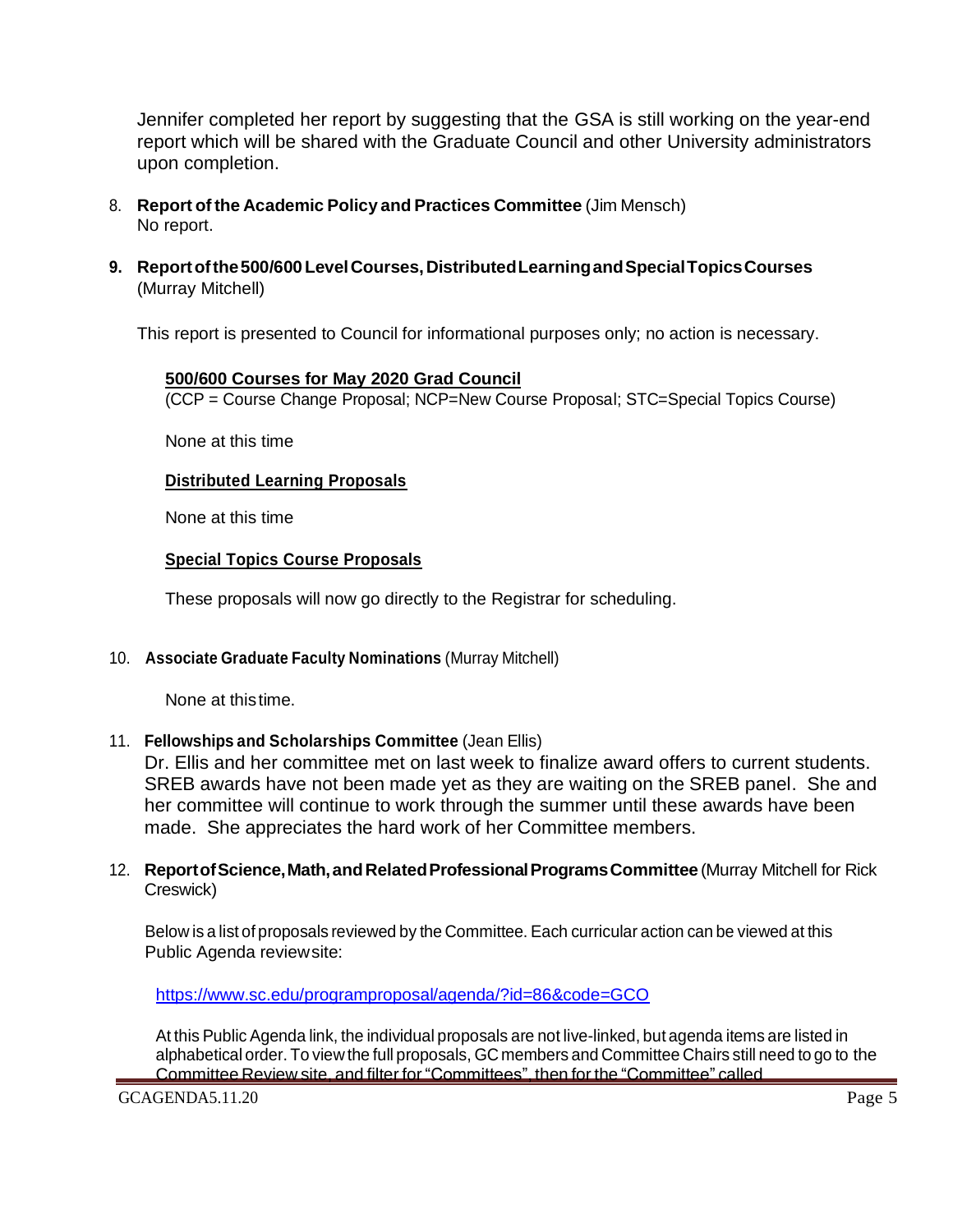"Added to Grad Council agenda."

- **ITEC 749** (3) Principles of Informatics, Engineering and Computing, NCP: Summer 2020
- **ITEC 785** (3) Enterprise Data Analytics, Engineering and Computing, NCP: Summer 2020

## *These proposals were unanimously approved by Graduate Council.*

### **13. R**epor**toftheHumanities,SocialSciences,Education,andRelatedProfessionalPrograms Committee** (Robin DiPietro)

Below is a list of proposals reviewed by the Committee. Each curricular action can be viewed at this Public Agenda reviewsite:

<https://www.sc.edu/programproposal/agenda/?id=86&code=GCO>

At this Public Agenda link, the individual proposals are not live-linked, but agenda items are listed in alphabetical order. To view the full proposals, GC members and Committee Chairs still need to go to the Committee Review site, and filter for "Committees", then for the "Committee" called "Added to Grad Council agenda."

- **ART Major / Degree Program**, I.M.A. in Art Education, Arts and Sciences, Terminate Program, Fall 2021
- **ART Major / Degree Program**, M.A. in Art Education, Arts and Sciences, Change Program, Fall 2021
- **EDFI 857** (3) Advanced Critical Race Theory and Education, Education, NCP: Summer 2020
- **EDLP Major / Degree Program**, Higher Education and Student Affairs, M.Ed., Education, Change Program: Fall 2021
- **EDLP 734** (3) Improvement Science and Action Research, Education, NCP: Summer 2020
- **EDTE 857** (3) Advanced Critical Race Theory and Education, Education, NCP: Summer 2020
- **FINA 746** (3) Risk Management, Business, Change to Existing Course, Fall 2021
- **HRSM 888** (3) Research Design in Hospitality, Retail, and Sport Management, HRSM, NCP: Summer 2020
- **MGMT 775** (3) Competitive Strategy Analysis, Business, CCP: Fall 2021
- **MGMT 776** (3) Strategic Planning, Business, CCP: Fall 2021
- **ZZBA Concentration**, Innovation and Entrepreneurship Concentration, Business, Change to Existing Program: Fall 2021

## *These proposals were unanimously approved by Graduate Council.*

14. **Report ofthe Grievances, Appeals and Petitions Committee** (Bobby Brame) No report.